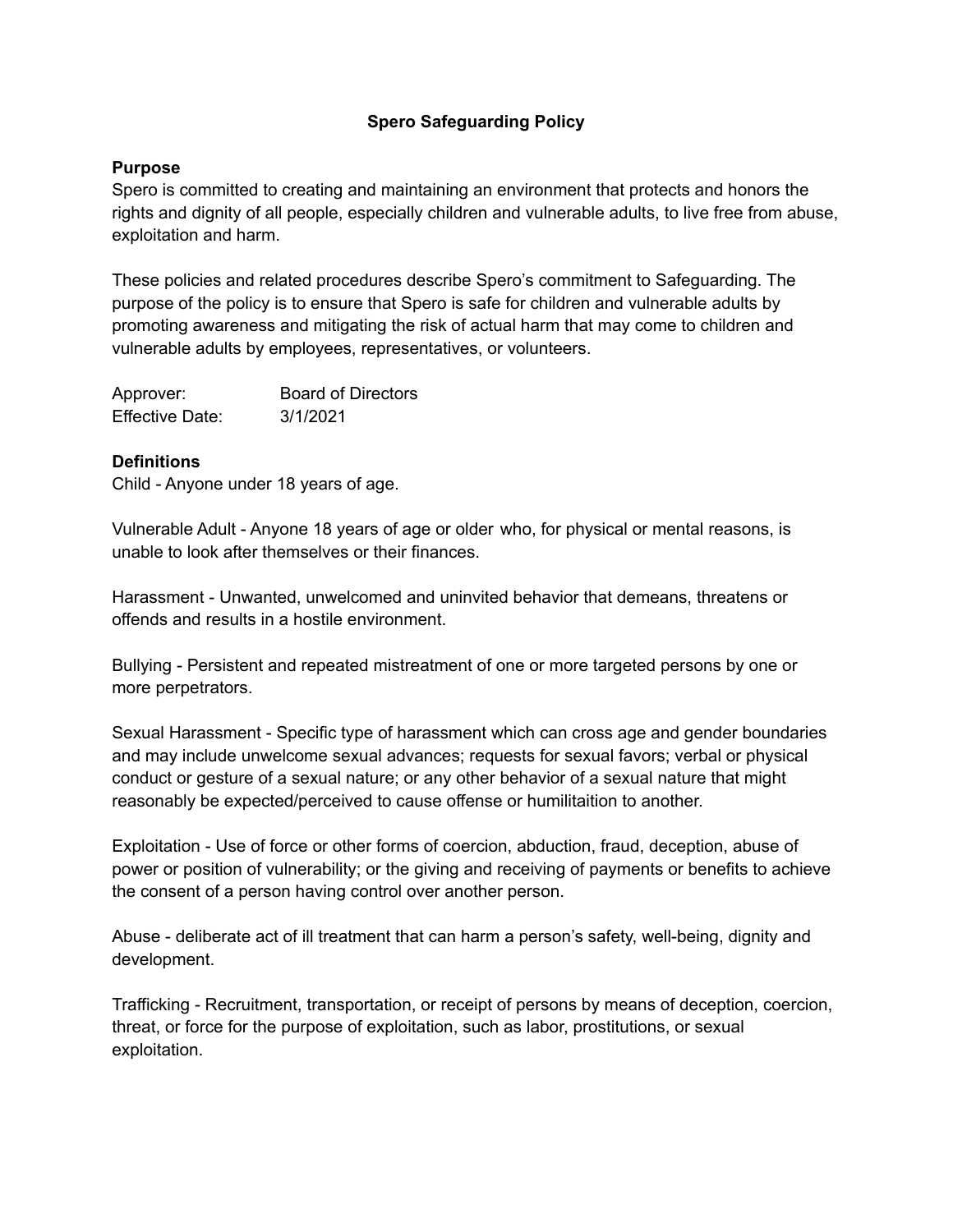## **Policy**

## I. Policy Overview

Spero works with partners in difficult contexts around the world. We are committed to creating and maintaining an environment that promotes human dignity and prevents abuse and exploitation of Spero's employees, partners, and most importantly beneficiaries.

Spero staff, including Board Members and volunteers, as well as partners are:

- Required to treat all people with respect; actively prevent all forms of harassment, abuse, and exploitation including all forms of sexual misconduct and trafficking; ensure programming and interventions do not cause harm to communities where we work
- Prohibited from facilitating or aiding other humanitarian worker's harassing, abusive or exploitative behavior
- Obligated to report (per guidelines in sections VII) any concern or suspicion of harassment, abuse, or exploitation including sexual misconduct and trafficking

All reports prompt a thorough assessment including a possible investigation. Any substantiated violation of our policy results in appropriate action that may include termination of employment and reporting to the appropriate local authorities.

II. Physical and Emotional Safeguarding

Spero condemns trafficking in human beings as a criminal act that violates human rights. All Spero staff, board members, representatives, volunteers, and partners are prohibited from engaging in trafficking in children, women and men. Spero places a special focus on anti-trafficking. All Spero staff, board members, representatives, volunteers, and partners are prohibited from employment practices related to trafficking as well as knowingly obtaining work-related goods or services that have been provided or produced by trafficked or forced labor.

Spero seeks to mitigate child safeguarding risks. As such Spero staff, board members, representative, and volunteers, must *never*:

- act in ways that may be abusive or place children at risk of abuse
- hit, physically assault or physically abuse children or threaten to do so
- engage in behaviors that are physically inappropriate or sexually provocative
- engage in sexual activity or have a sexual relationship with anyone under the age of 18 years irrespective of the age of the majority/consent or local custom
- stay alone overnight with one or more children that benefit from Spero or a partnering organization that are not part of their family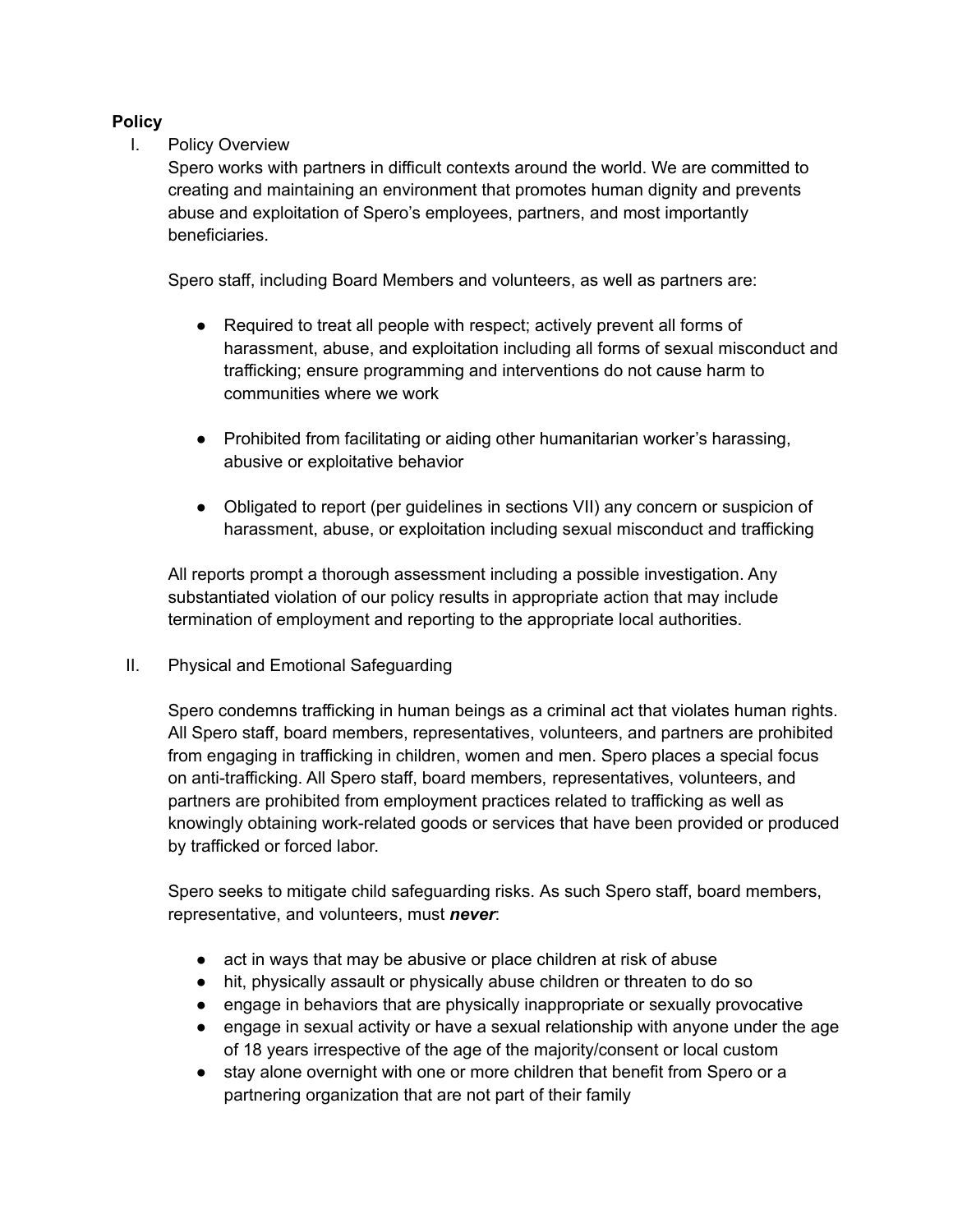- sleep in the same bed as a child beneficiary of Spero or a partnering organization who is not part of their family
- exchange personal contact information or ask for children's personal information
- develop relationships with children which could in any way be deemed exploitatie or abusive
- use language, make suggestions or office advice to children which is inappropriate, offensive or abusive
- do things for children beneficiary of a personal nature that they can do themselves (e.g. toileting, dressing, feeding, washing)
- enter the sleeping quarters of institutionalized children while children are present
- condone or participate in behavior of children which is unsafe or illegal
- act in ways that shame, humiliate, belittle or degrade children, or otherwise perpetrate any form of emotional abuse
- Discriminate again, show unfair preferential or differential treatment towards particular children to the exclusion of others
- Ask to meet children away from other adults or spend excessive time along with children away from others in a manner which could be interpreted as inappropriate
- Expose children to inappropriate images, films, music and websites including mature content, indecent images (pornography) and violence.

This is not an exhaustive or exclusive list. Spero staff, board members, representatives and volunteers must never place themselves in a position where they are made vulnerable to allegations of misconduct.

# III. Data Management and Use

Spero is committed to ensure data is kept securely either via hosting services or on computer information. It is recommended that organizations complete due diligence in selecting, operating and maintaining such systems that house personal data. In the instance of requests and sharing of data, Spero and it's partners are committed to ensure the identity protection of the individuals they serve. Such information that should be withheld or changed is personal identification information such as, but not limited to Social Security number or equivalent, DOB, Legal Name, address, phone number and email address.

IV. Photo Use

Photography or videography of children and vulnerable adults may only take place if all of the following elements of protection are strictly adhered to:

a. Coverage/Clothing: Children must not be photographed, filmed or otherwise pictorially represented in any state of undress.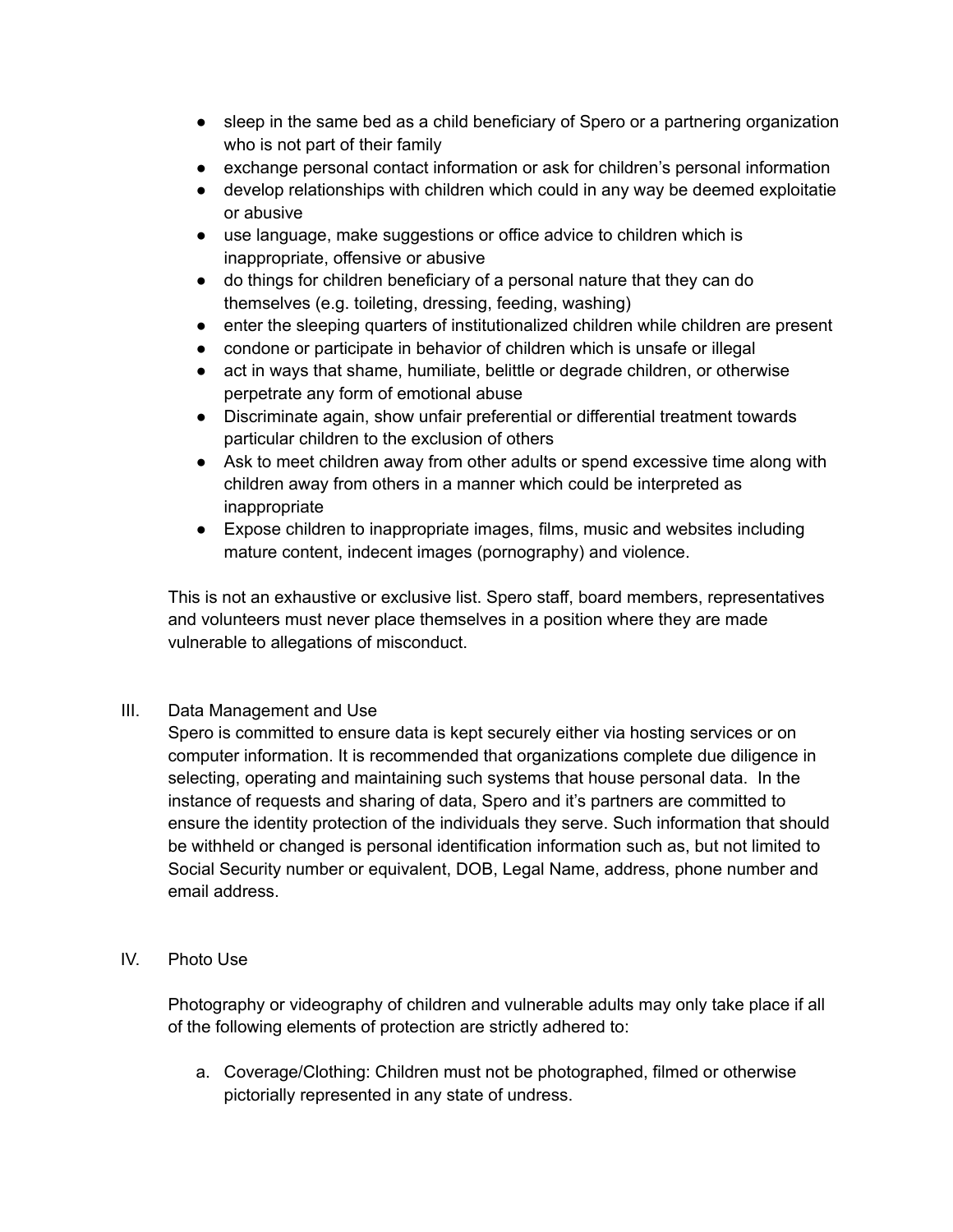- b. Dignity: The image, video and/or story must present the child in a state or quality of being worthy of honor and respect.
- c. Releases: Releases are required, and may be obtained verbally in the native language of the subject if the subject is unable to read. Releases include informing the child and his/her guardian in their preferred language of the intended use of the photo, film or story.
- d. Identity Protection: Spero must protect the identity of high-risk children and vulnerable adults. Identity protection, including changed name and obscured visual identity is required when the child or vulnerable adult is identified as:
	- i. A victim of sexual abuse or exploitation
	- ii. A perpetrator of physical or sexual abuse
	- iii. Charged or convicted of a crime
	- iv. A current or former child combatant
	- v. HIV positive, living with AIDS or has died from AIDS
	- vi. Any child or vulnerable adult who does not wish to be named and identifiable, or whose parent/guardian does not wish the child to be named and identifiable.
- V. Social Media Use

Spero staff, representatives, and volunteers must be mindful when using professional and personal social media accounts such as FaceBook, Twitter, Instagram and the like.

- a. Discussing or sharing any sensitive, confidential or internal matters concerning children or vulnerable adults, their data, or safeguarding violations is prohibited on social media.
- b. It is not acceptable to accept or make friend/connection requests from/to any child or vulnerable adult that receives services through Spero or our partner organizations.
- c. Posting pictures of children or vulnerable adults outside of the context of the photo use policy is strictly prohibited.
- VI. Partner Policy Accountability

Pre-Partnership Transparency - Partner organizations are required by Spero to review and document where or what policies or procedures are in place that address the individual sections of this policy document. If there are exceptions, partner organizations must document the exception and why.